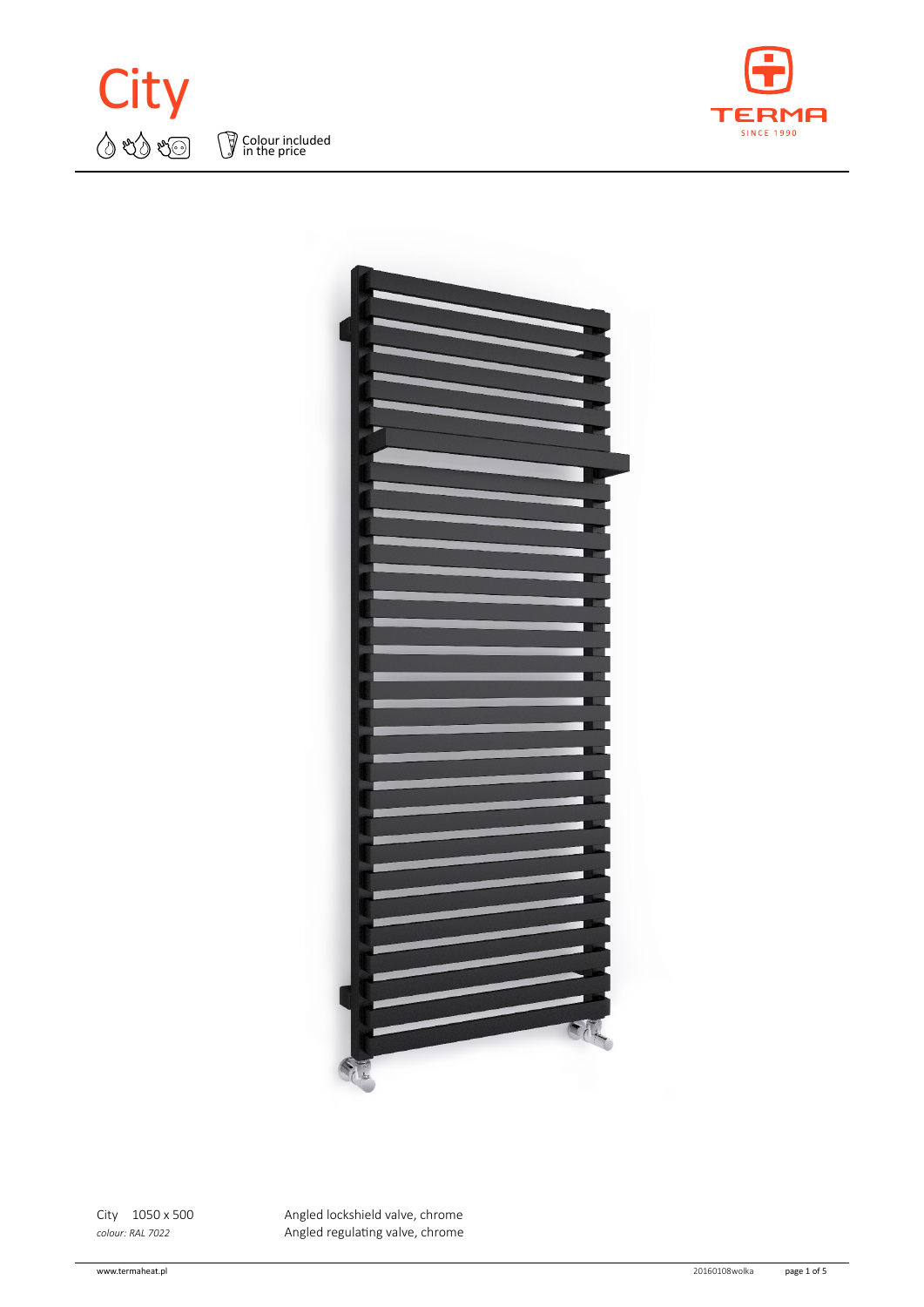

Colour included in the price



design: *Jacek Ryń*



## Specifications:

Working pressure: 0,8 MPa Maximum operating temperature: 95°C

| Α<br>$\mathbb{O}$ | B<br>$\leftrightarrow$ | C1<br>[mm] | C <sub>2</sub><br>[mm] | 75 65 20°C<br>[W] | 55 45 20°C<br>[W] | ◉<br>[W] | D<br>[mm] | E<br>[mm] | F<br>[mm] | ┡<br>[dm <sup>3</sup> ] | [kg]  | $\left.\text{Product}\ \text{Configuration}\atop \text{codes. 4}\right)$<br>Code |
|-------------------|------------------------|------------|------------------------|-------------------|-------------------|----------|-----------|-----------|-----------|-------------------------|-------|----------------------------------------------------------------------------------|
| 510               | 500                    | 50         | 470                    | 304               | 164               | 300      | 470       | 330       | 90        | 1,82                    | 6,37  | <b>WGCIT051050</b>                                                               |
| 510               | 600                    | 50         | 570                    | 362               | 195               | 400      | 570       | 330       | 90        | 2,03                    | 7,31  | WGCIT051060                                                                      |
| 780               | 500                    | 50         | 470                    | 455               | 245               | 400      | 470       | 600       | 90        | 2,81                    | 9,77  | <b>WGCIT078050</b>                                                               |
| 780               | 600                    | 50         | 570                    | 541               | 291               | 600      | 570       | 600       | 90        | 3,13                    | 11,23 | <b>WGCIT078060</b>                                                               |
| 1050              | 500                    | 50         | 470                    | 600               | 323               | 600      | 470       | 870       | 90        | 3,79                    | 13,17 | WGCIT105050                                                                      |
| 1050              | 600                    | 50         | 570                    | 714               | 384               | 800      | 570       | 870       | 90        | 4,23                    | 15,14 | WGCIT105060                                                                      |
| 1320              | 500                    | 50         | 470                    | 739               | 397               | 800      | 470       | 1140      | 90        | 4,78                    | 16,57 | WGCIT132050                                                                      |
| 1320              | 600                    | 50         | 570                    | 879               | 473               | 800      | 570       | 1140      | 90        | 5,32                    | 19,08 | WGCIT132060                                                                      |
| 1590              | 500                    | 50         | 470                    | 887               | 476               | 800      | 470       | 1410      | 90        | 5,66                    | 19,56 | <b>WGCIT159050</b>                                                               |
| 1590              | 600                    | 50         | 570                    | 1055              | 566               | 1000     | 570       | 1410      | 90        | 6,30                    | 22,49 | <b>WGCIT159060</b>                                                               |
| 1860              | 500                    | 50         | 470                    | 1032              | 553               | 1000     | 470       | 1680      | 90        | 6,74                    | 23,45 | WGCIT186050                                                                      |
| 1860              | 600                    | 50         | 570                    | 1227              | 657               | 1200     | 570       | 1680      | 90        | 7,52                    | 26,98 | <b>WGCIT186060</b>                                                               |
|                   |                        |            |                        |                   |                   |          |           |           |           |                         |       |                                                                                  |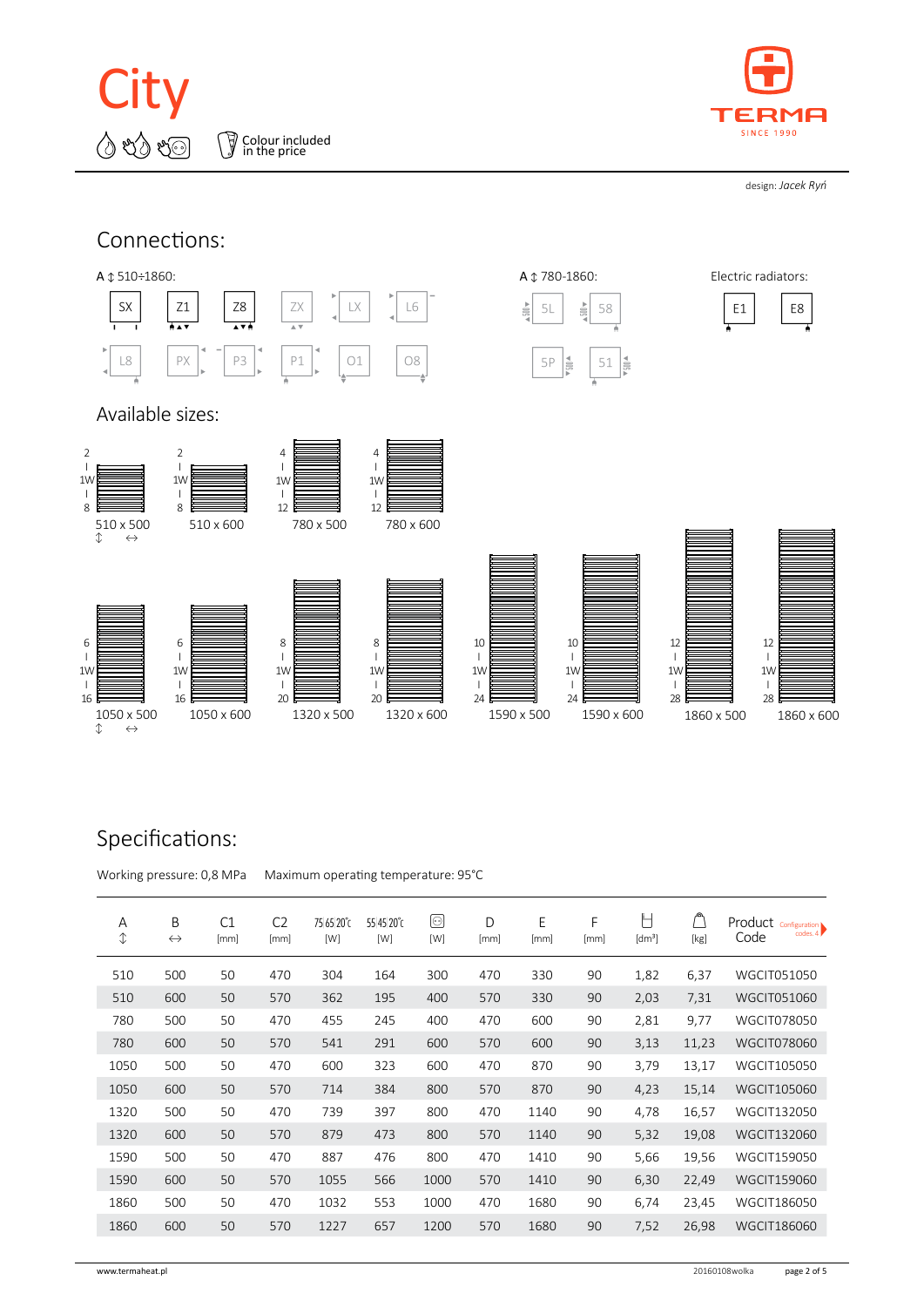**City**  $\Diamond$  to to Colour included in the price





G1/2" 2 x G1/2" ۲ 81 ÷ 89 57 ÷ 65  $C1$  $\leftarrow$   $\leftarrow$   $\leftarrow$   $\leftarrow$   $\leftarrow$   $\leftarrow$ 



E — Vertical distance between mounting brackets F — Distance between a mounting bracket and the bottom of the radiator A — Height B — Width C1-C5 — Distance between pipe centres D — Horizontal distance between mounting bracket centres



. . . . . . . . . . . . . . . . . .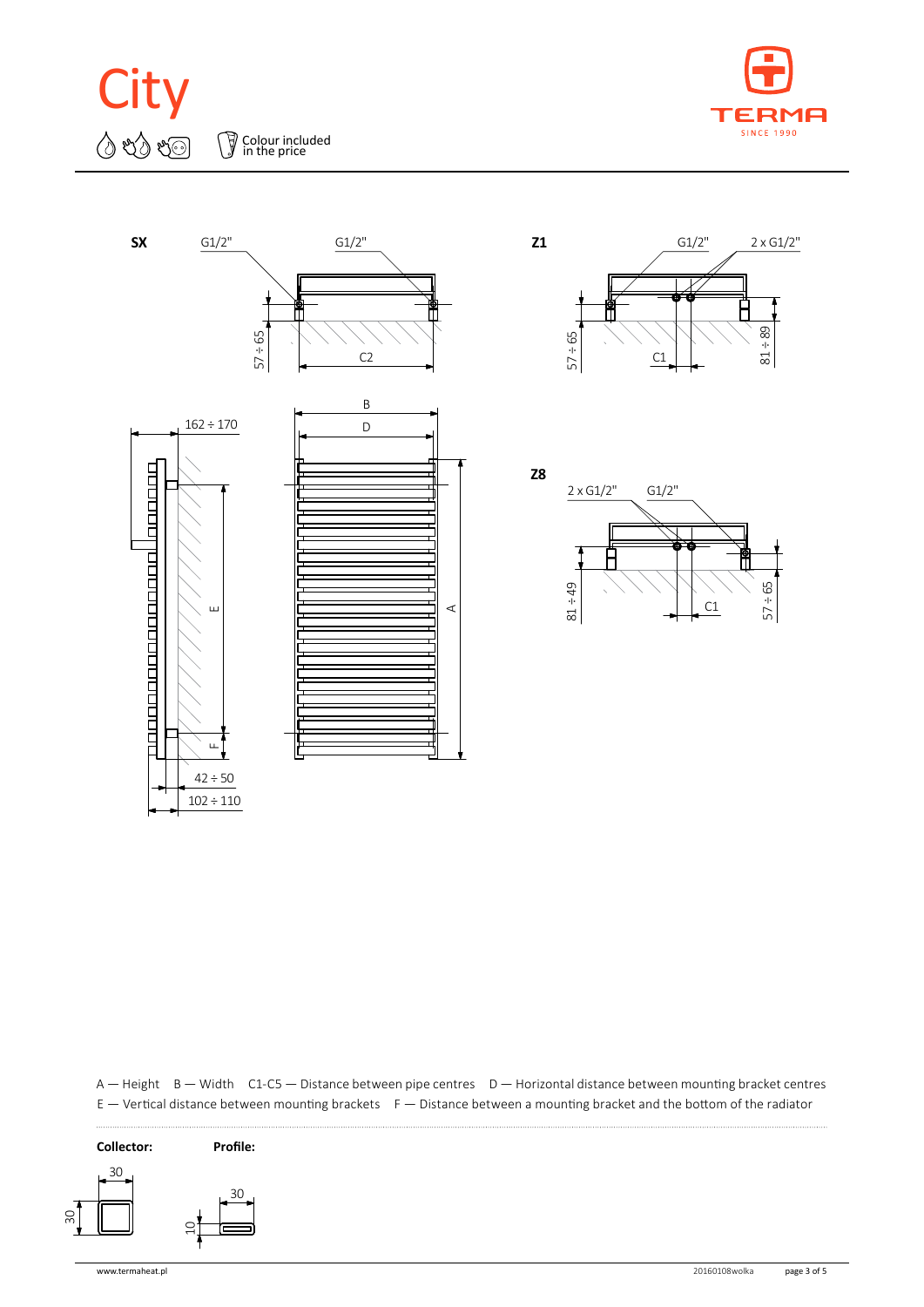



Product codes can be found in product data sheet tables. The codes provide some basic information about the product while a partially filled configuration code contains complementary information about the detailed specifications. When placing an order, product codes should include the fully completed configuration part. The configuration code part should be placed after the main product code. The main product code and configuration part will appear as shown in the example below:

## The construction of a water and dual fuel radiator product and configuration code:

# WGALE054030

K916SX

PRODUCT CODE (located in the table for the product) CONFIGURATION CODE (supplemented by hand)

#### Configuration



# Construction of electric heater configuration code

# WLALE054030

# K916E1DRYM

PRODUCT CODE (located in the table for the product) CONFIGURATION CODE (supplemented by hand)

#### Configuration



Package code Colour code Connection code Heating element code Type of heating element cable code *K – carton box*

### Zinc powder primer

**C** – Code of zinc powder primer is an extra processes

WLALE054030 K916SX C-*Extra processes or additions code*